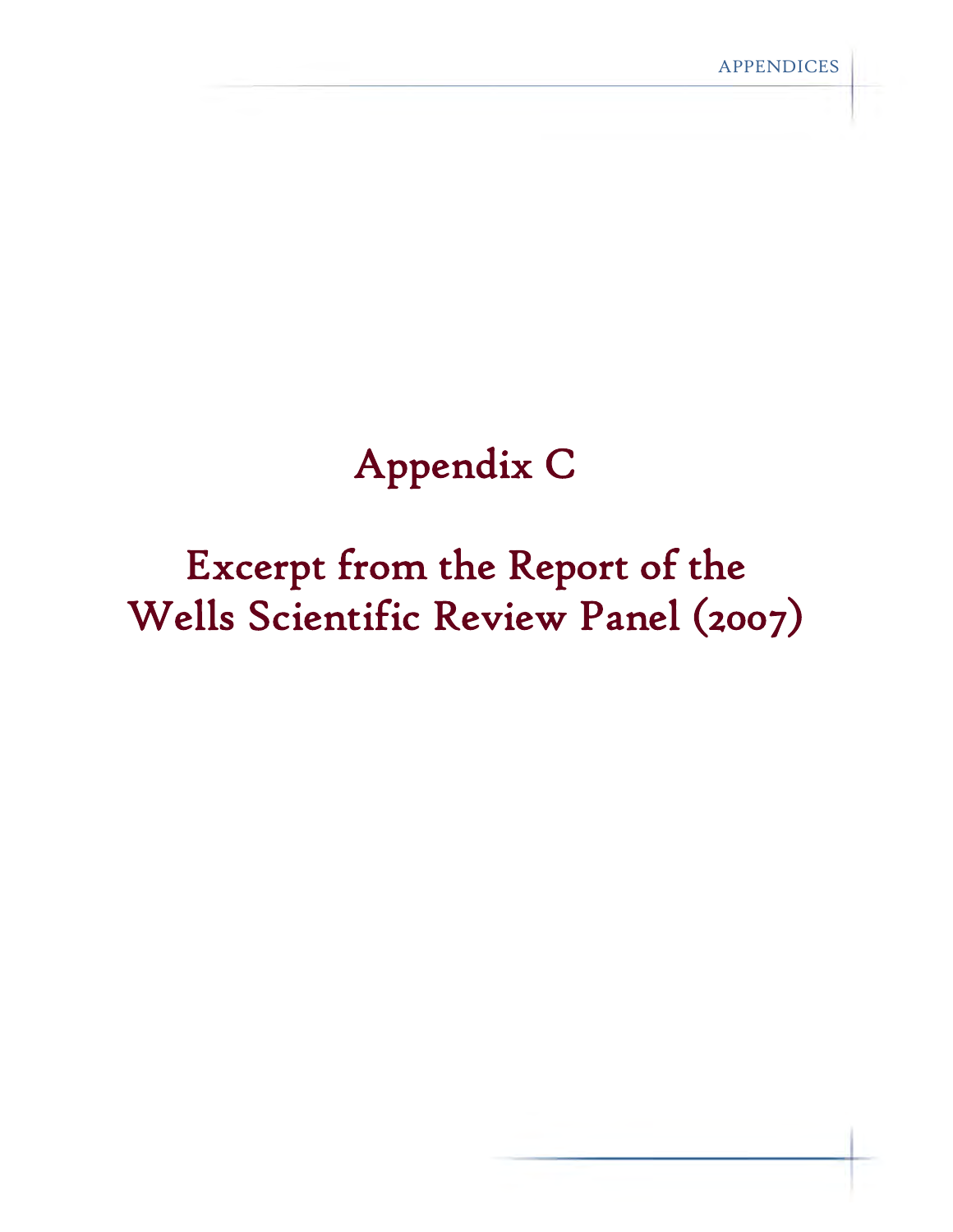**Wells Harbor Monitoring Program** 

**Final Report of the Wells Scientific Review Panel** 

**Report submitted to the Town of Wells** 

**Prepared on behalf of the Wells Scientific Review Panel by the Maine Geological Survey** 

**February 2007**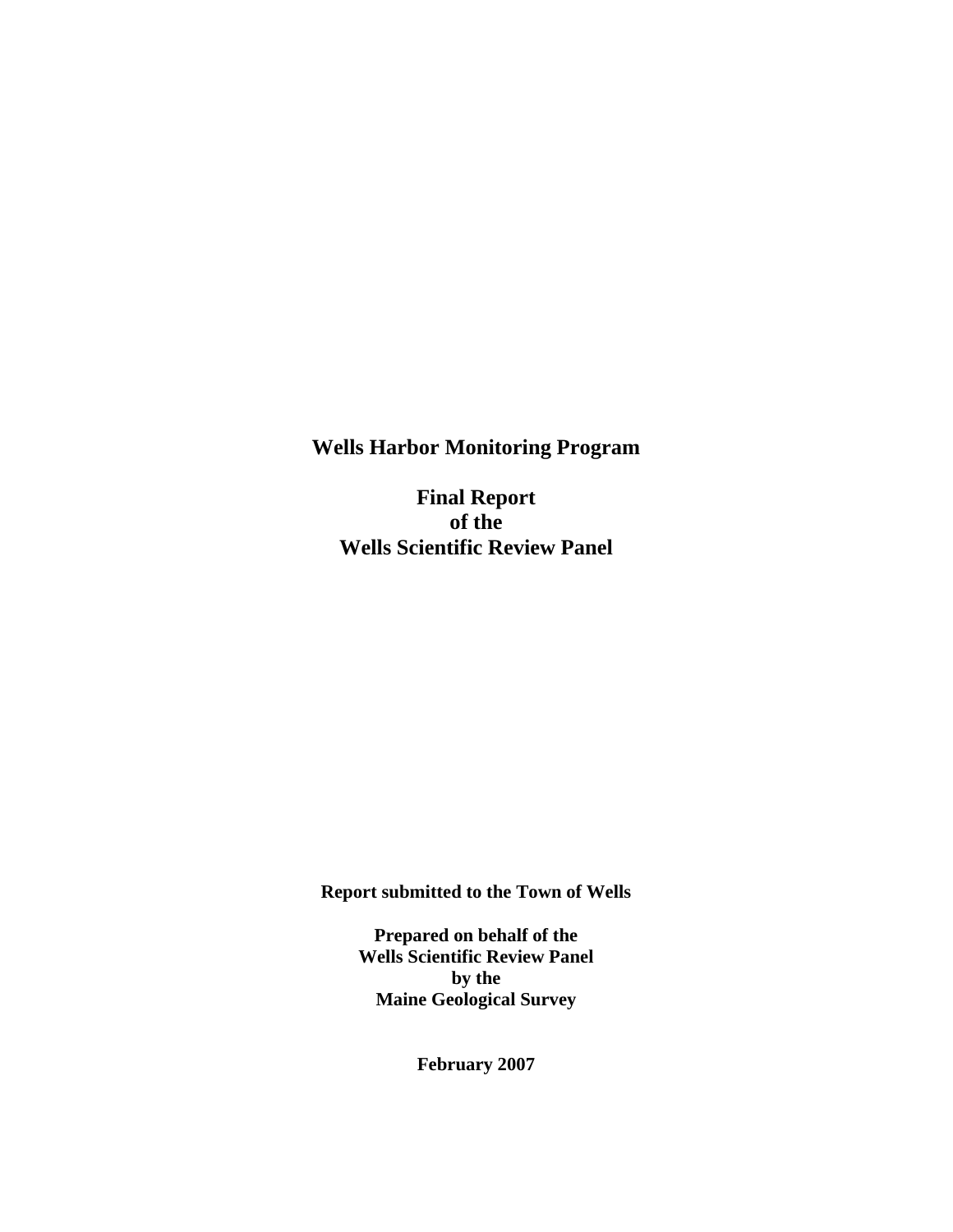#### **Executive Summary**

The Wells Scientific Review Panel (WSRP) was established in 1998 to review the data generated by a program to monitor the consequences of dredging at Wells Harbor on the neighboring saltwater marsh. Seven scientists with expertise in marine science comprise the panel. A compromise agreement in 1998 among the parties on all sides of the dredging issue allowed a reduced dredge to proceed in 2000, and required the Town of Wells to monitor the adjacent salt marsh to assess impacts that may be caused by the dredging activity. The outcome of the monitoring program is intended as essential input to discussions of future dredging.

The Town of Wells hired a consultant, Woodlot Alternatives, to collect monitoring information from 39 sites along channels in the saltwater marsh adjacent to Wells Harbor. Staff from Woodlot Alternatives surveyed marsh features at the survey sites twice annually – once in the spring and again in the fall. Surveys were conducted for two years prior to the dredge, and for 5 years after the dredge.

Datasets were submitted to the WSRP annually for their consideration. The WSRP met on five occasions to review the monitoring information collected up to the time of each meeting and to summarize findings. The first meeting was used to set definitions for important terms to be used throughout the review process. During the second through fourth meetings, the WSRP conducted a qualitative review of the monitoring data, inspecting maps of each survey location and noting where features showed progradation, erosion, or remained stable during the time period considered. For the final review, the WSRP used a quantitative analysis using digital datasets of each survey for three two-year time periods – one before and two following the dredge. The quantitative analysis established numerical unit changes over time at each site, thereby allowing statistical analysis that might reveal trends in the data. The details of this quantitative analysis may be found in the body of this report.

The WSRP's review of the pre-dredge monitoring data revealed that 19 sites were eroding, 9 sites were stable or prograding, and 11 sites that showed some erosion and some progradation (mixed). In 2002, the WSRP reviewed post-dredge data to that date and found that the status of 25 of the sites was generally unchanged. Five sites showed changes toward increasing stability or progradation, while eight sites showed changes toward increasing instability or erosion. In 2004, the WSRP reviewed all the monitoring data collected to date, and similarly concluded that the status of most sites remained unchanged.

Furthermore, the more rigorous quantitative analysis of change in 2006 does not indicate a systematic change of any surveyed feature related to any measured parameters. The pre-dredge data suggest a very limited inverse correlation of the magnitude of erosion and distance from the harbor, which is reflected in the post-dredge data. No clear dredge-related signal rises above the natural background variation in the datasets.

After careful review of the monitoring information generated through the entire program, the WSRP at this time finds no convincing evidence of any impacts on the marsh directly related to dredging that took place in November-December of 2000.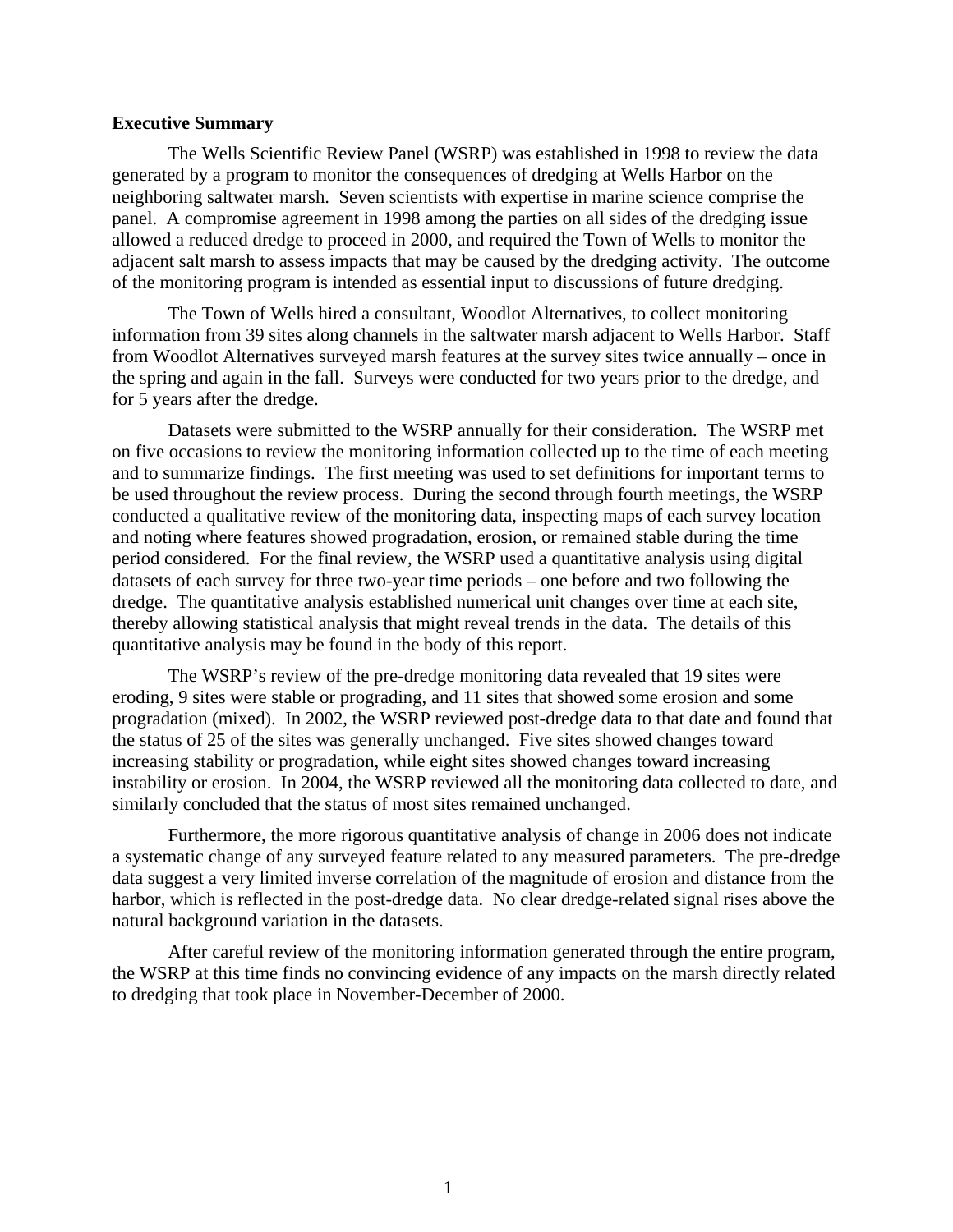#### **Introduction**

The Wells Scientific Review Panel (WSRP) was established in 1998 to review the data generated by a program to monitor the consequences of dredging at Wells Harbor on the neighboring saltwater marsh. Seven scientists with expertise in marine science comprise the panel.

Background. Wells Harbor was constructed in the Webhannet River estuary beginning in the 1960s. At the location of the harbor, the estuary is a sand-dominated system, with a floodtidal delta on the landward side of the narrow inlet, an ebb-tidal delta on the seaward side, and significant sand beaches bounding the inlet. Prior to harbor dredging and jetty construction, sand was exchanged freely among the tidal deltas and neighboring beaches. The harbor area is bordered on the west side by Webhannet Marsh, most of which is within the Rachel Carson National Wildlife Refuge. The marsh consists of thousands of acres of high and low salt marsh, abundant salt pans, and is dissected by numerous tidal channels that converge at the harbor area.

Dredging by the U.S. Army Corps of Engineers (Corps) at Wells Harbor was first begun in 1962 but proceeded slowly due to equipment problems, storms, and a high rate of shoaling. Over the course of several years, additional attempts were made to reach the full design capacity of the harbor. Along with continued dredging, the Corps also built jetties on both sides of the inlet to the harbor area to stabilize the channel. These jetties were modified numerous times through the early course of the dredging effort. The final dredging and jetty configuration were completed in 1974.

Following the 1974 dredge, shoaling at a rate higher than anticipated by the Corps continued to fill in the harbor. Several protracted cycles of debate followed in the 1980s among town officials, state agencies, federal agencies and interest groups, but without any agreement on additional dredging. The most recent debates began in 1995 and led to a compromise agreement in 1998 among the parties to allow a reduced dredge, protect a portion of the flood-tidal delta with a conservation easement, and require monitoring of the adjacent salt marsh to assess impacts that may be caused by the dredging activity. The outcome of the monitoring program would become essential input to discussions concerning future efforts to dredge the harbor.

Charge to the Panel. The 1998 agreement to dredge Wells Harbor established the Wells Scientific Review Panel, consisting of six scientists with marine expertise and the Maine State Geologist. This panel was charged with the following tasks:

- Develop definitions for terms that might be used during review processes, most notably "natural variation."
- Review data related to natural variation in the marsh, channels, sandbars, and sand bodies.
- Review any proposed interim dredges with the goal of avoiding or addressing effects of the proposal on monitoring results.
- Identify, quantify, and track variations occurring post-dredge in the areas surveyed through hydrographic surveys, and in the marsh, marsh channels, sandbars, and sand bodies monitored by the town.
- **Prepare and submit interim reports to the Stakeholder Committee.**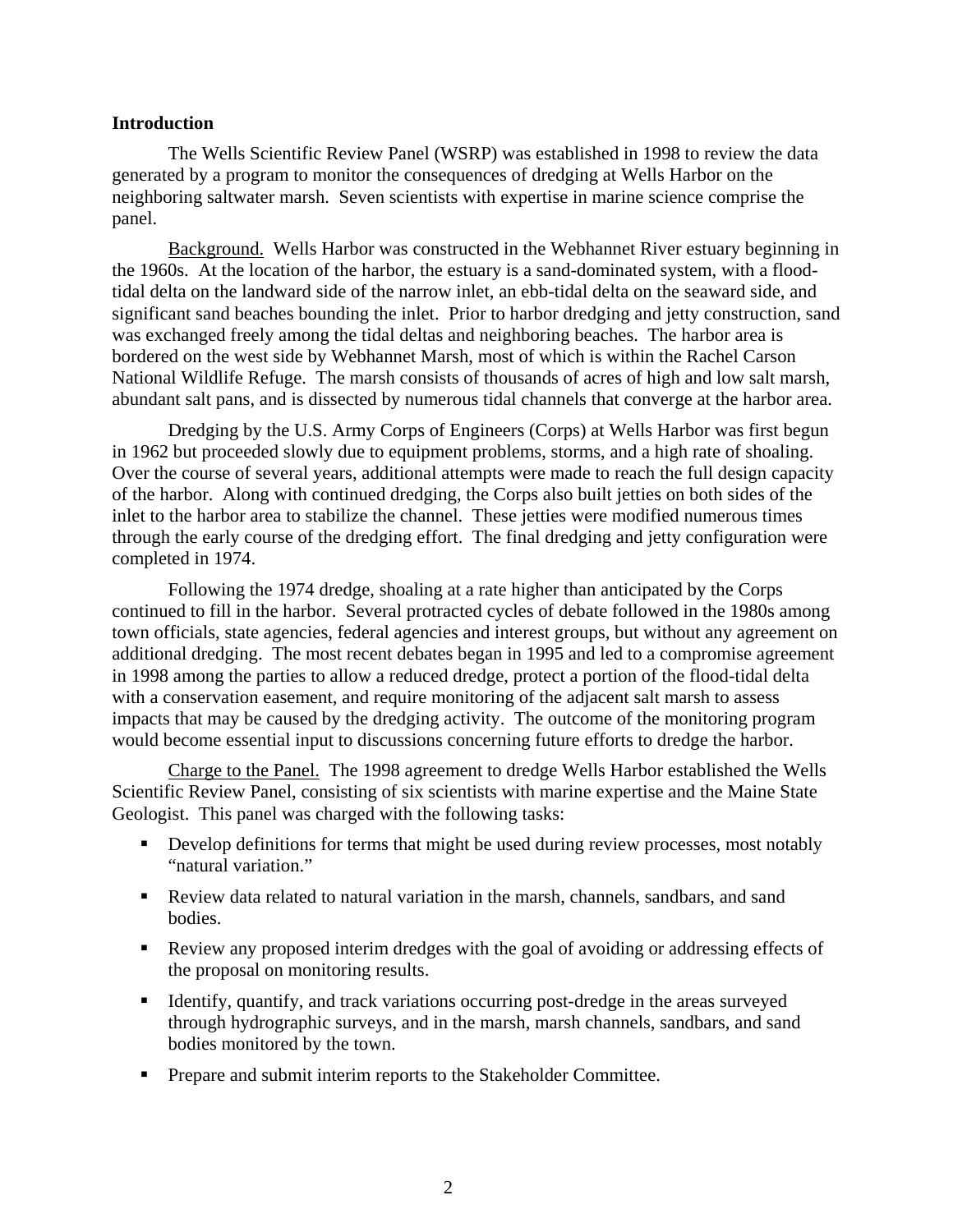- Interpret and evaluate variations in areas surveyed by hydrographic surveys, marsh, marsh channels, sand bars and sand bodies attributable to dredging activity.
- **Prepare a final report summarizing and interpreting the monitoring data with respect to** effects of the dredge.

#### Panel members.

 Michele Dionne, Wells National Estuarine Research Reserve Duncan FitzGerald, Boston University Joseph Kelley, University of Maine Robert Marvinney, Maine Geological Survey Marcel Moreau, Moreau Associates Peter Rosen, Northeastern University Larry Ward, University of New Hampshire

Panel Process. Since 1998, the Town of Wells has retained a consultant, Woodlot Alternatives, to conduct the majority of the marsh monitoring work. Each spring and fall from 1998 through the spring of 2005, staff from Woodlot carried out monitoring tasks at predetermined locations, and generated a report with maps and photographs for each monitoring locality, which were provided to the Panel for review. There were two years of pre-dredge monitoring followed by five years of post-dredge monitoring.

Each year, digital datasets of monitoring information were provided to the State Geologist, the Chairman of the WSRP. He subsequently manipulated these datasets using the Maine Geological Survey's geographic information system to generate maps comparing positions of mapped features (e.g. base of bank, edge of vegetation) over successive years of monitoring. The WSRP met as a body on five occasions: July 29, 1999 to develop definitions for terms, reported previously; January 26, 2001 to review monitoring data collected prior to the dredge; August 1, 2002 to review monitoring data collected to date; May 5, 2004 to review the data collected during 2003; and on February 2, 2007 for a final review of data and final report.

At each meeting, datasets, photographs, and other information provided by Woodlot were reviewed and discussed. For each monitoring site, the WSRP characterized the conditions of the site as eroding, stable, or accreting, and comparisons were made in subsequent years. Each of the interim reports of the WSRP is included in Appendix D.

In the decision-making process, the WSRP strove for consensus, which we have achieved fairly well in the WSRP's earlier conclusions. However, the scientific process is not aimed at building consensus, but at acquiring new knowledge through the testing of hypotheses. While this monitoring program was carefully designed to measure features in locations that the WSRP felt might be sensitive to the impacts of dredging, all factors that may affect the outcome of such experimentation in a natural setting may not have been taken into consideration. Such unknown factors may contribute to the uncertainty of the results and, subsequently, differences of opinion among scientists reviewing the results of this experimentation. Therefore, it is entirely possible that the WSRP will not be in consensus on the conclusions of this report.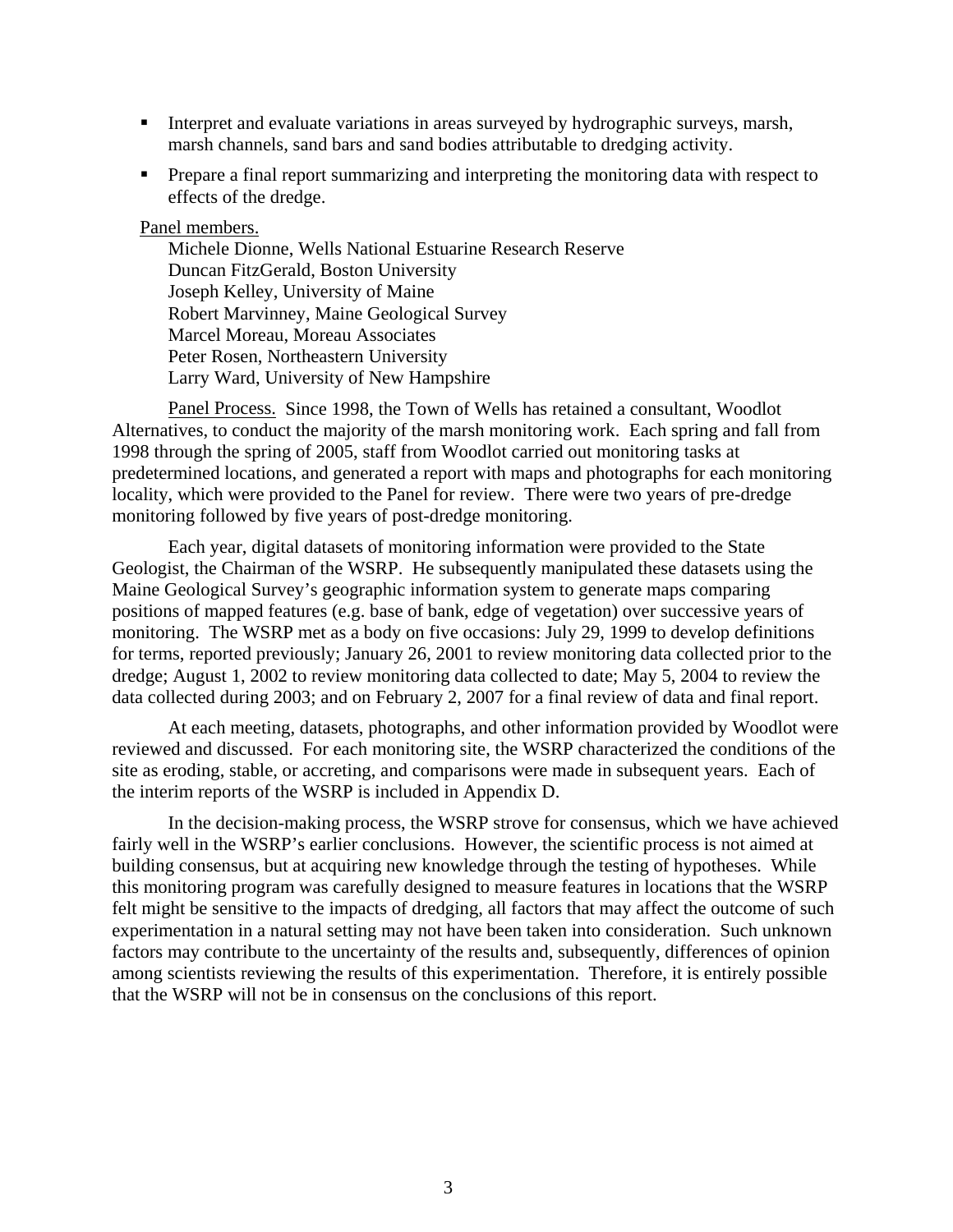## **2000 Dredge**

 Dredging at Wells Harbor was carried out by contractors to the Corps during October-December 2000. Approximately 145,000 cubic yards of material were dredged from the federal navigation channel and anchorage, and an additional 35,000 cubic yards were dredged from the municipal portion of the project (Figure 1).

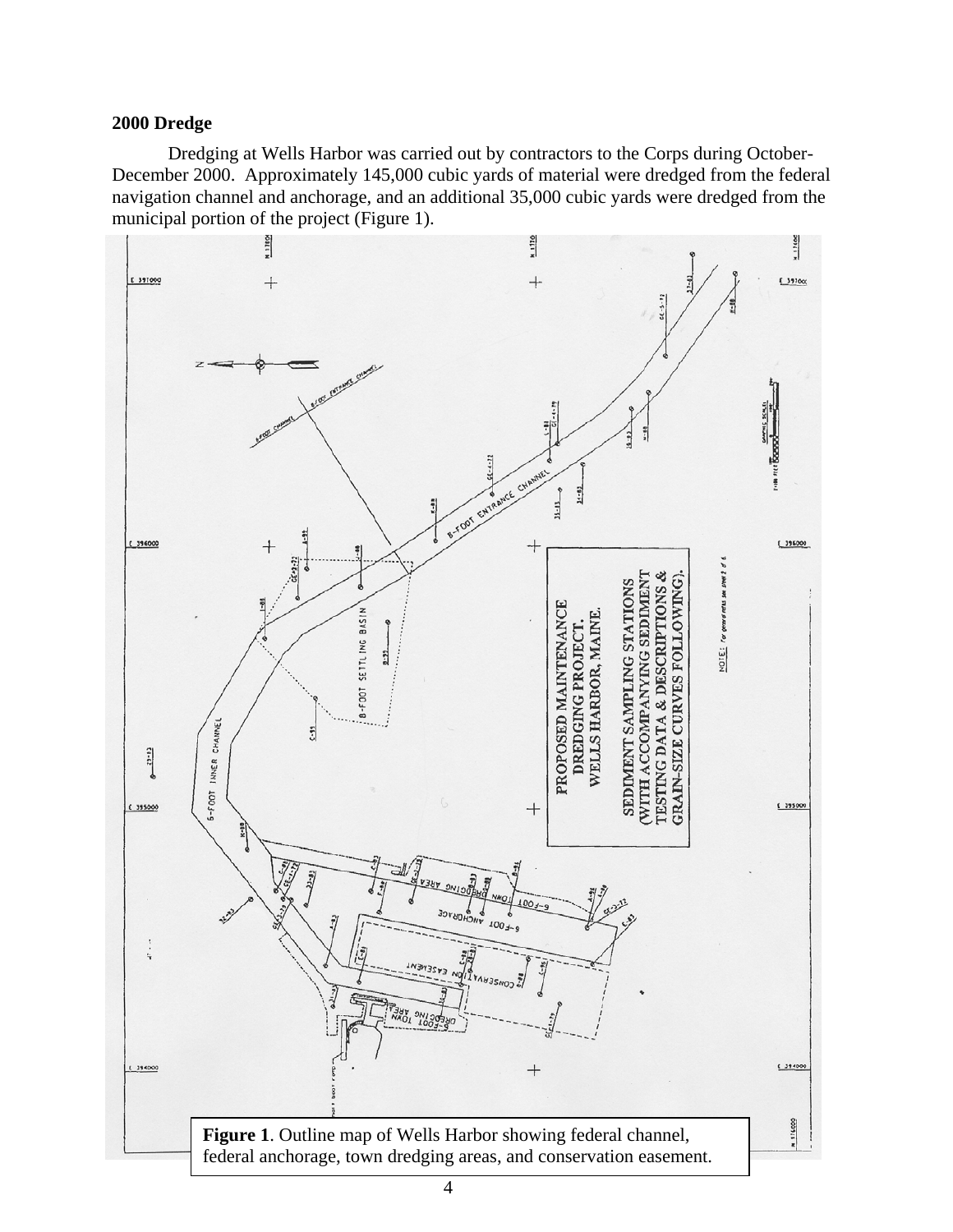The dredging contractor used a GPS-guided cutting head and hydraulic dredge system to carry out this work. Through the use of hydraulic pumps, pipes, and heavy machinery, about 60,000 cubic yards of dredge spoils were placed on Wells Beach and about 120,000 cubic yards were placed on Drakes Island beach. The Corps of Engineers surveyed the harbor, navigation channel, and the lower Webhannet River before the dredge to establish pre-dredge conditions. The Corps also surveyed the same areas following the dredge to verify that the contractor met the obligations of their contract. See Figure 2.



**Figure 2.** Wells Harbor bathymetry before (left) and after (right) dredge. Oranges and yellows are shallow areas, greens and blues are deep areas. The easement area on the flood tidal sandbar is shown, as are the outlines of the federal navigati on project.

# **Marsh monitoring program**

Monitoring sites. Through a series of meetings prior to the dredge, a broad stakeholder community including the State Geologist reviewed maps of the Webhannet Marsh and eventually selected 39 sites for monitoring work (Figure 3). These sites are broadly distributed around the northern part of Webhannet marsh and include areas immediately adjacent to the harbor, areas remotely located in upstream portions of tidal channels, and locations between these two extremes. Sites were also selected to represent what the stakeholders felt were eroding, accreting, and stable sites. The monitoring sites are all marginal to tidal channels, where most scientists feel the greatest response of the marsh and tidal channels to dredging might occur.

Process. The Town's contractor, Woodlot Alternatives conducted all the in-field measurements at the monitoring site. Woodlot first established the monitoring sites with a rebar marker and located them via GPS. For the site locations and subsequent mapping of features, Woodlot used a combination of surveyor-grade GPS receivers and integrated laser rangefinders. These integrated components provide an accuracy of  $+/-$  5 cm in x,y,z parameters. At each monitoring site, Woodlot staff mapped the following features (descriptions abbreviated from annual reports by Woodlot):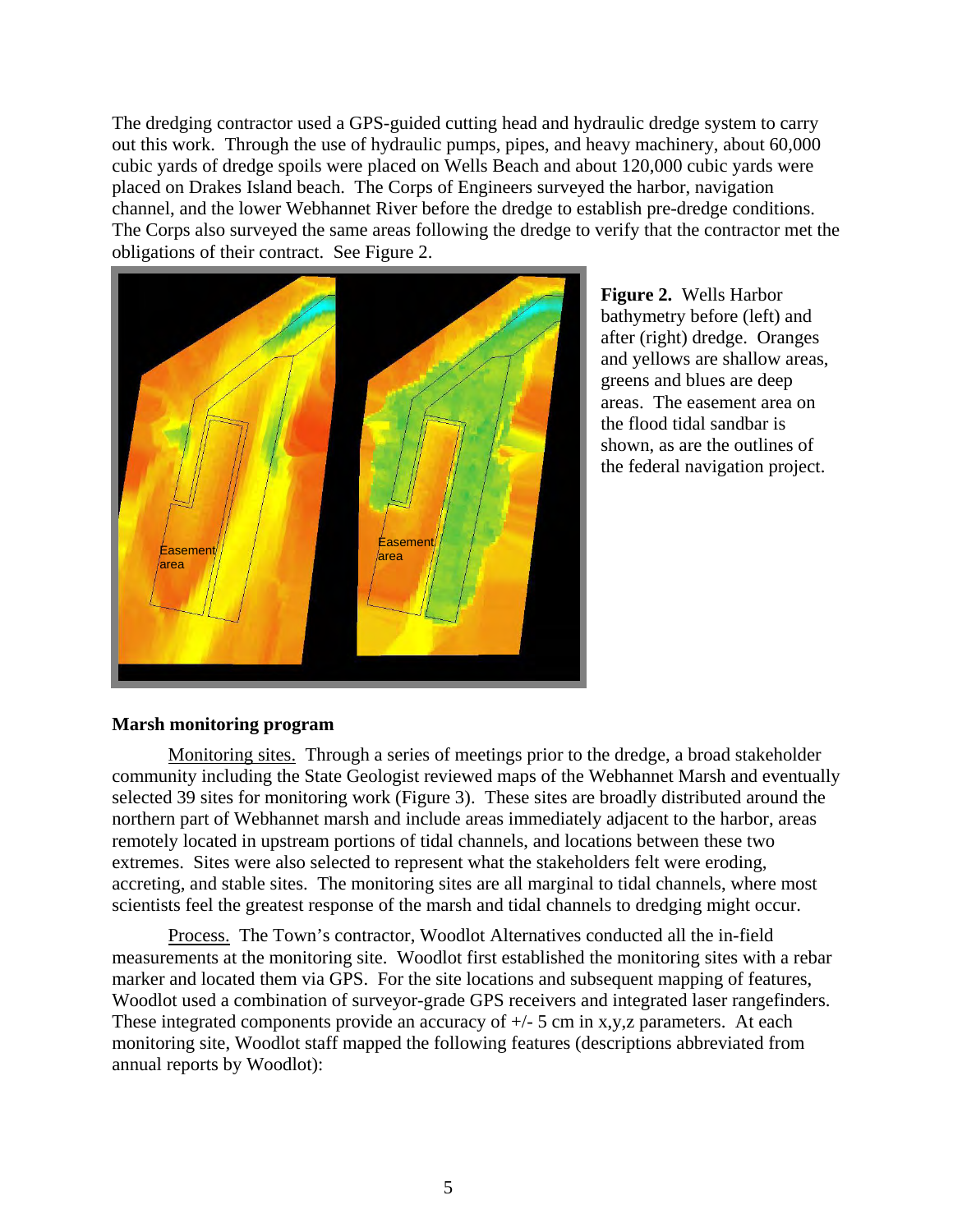- Edge of vegetation: this represents the limit of low marsh vegetation, where bare mud or a cut bank replaces smooth cordgrass (*Spartina alterniflora*).
- Edge of high marsh: this represents the boundary between areas dominated by low marsh vegetation and areas dominated by high marsh vegetation, typically consisting of saltmeadow cordgrass (*Spartina patens*) and other species.
- Bottom of bank: this represents the unvegetated, vertical cuts in marsh sediment and tidal channel banks. Bottom of bank lines in the datasets and on the maps may represent vertical banks that range in height from a few centimeters to more than 3 meters. Some sites include multiple cut banks.
- Tidal channel transects: at four monitoring sites, Woodlot mapped channel transects. At each site, three roughly parallel transects were surveyed across the tidal channel adjacent to the monitoring site.

Each site was occupied twice annually, once in the late spring and again in the fall, for the purposes of mapping these features. A total of 15 surveys were conducted over the course of the project.



**Figure 3.** Location of 39 monitoring sites on Webhannet marsh at Wells, Maine. Sites are located along the margins of tidal channels in the marsh and include a variety of channel sizes and settings within the marsh.

Revisions to monitoring. At our 2002 meeting, members of the WSRP expressed concerns about the quality of mapping the edge of vegetation (both low marsh and high marsh) during the spring monitoring event. Salt marsh vegetation is generally dormant in much of April and often into May, making the task of mapping the edge of vegetation highly subjective. The WSRP recognized this subjectivity in the radical changes in the edge of vegetation (both low and high marsh) from year to year. The best time to map this feature is in late August or early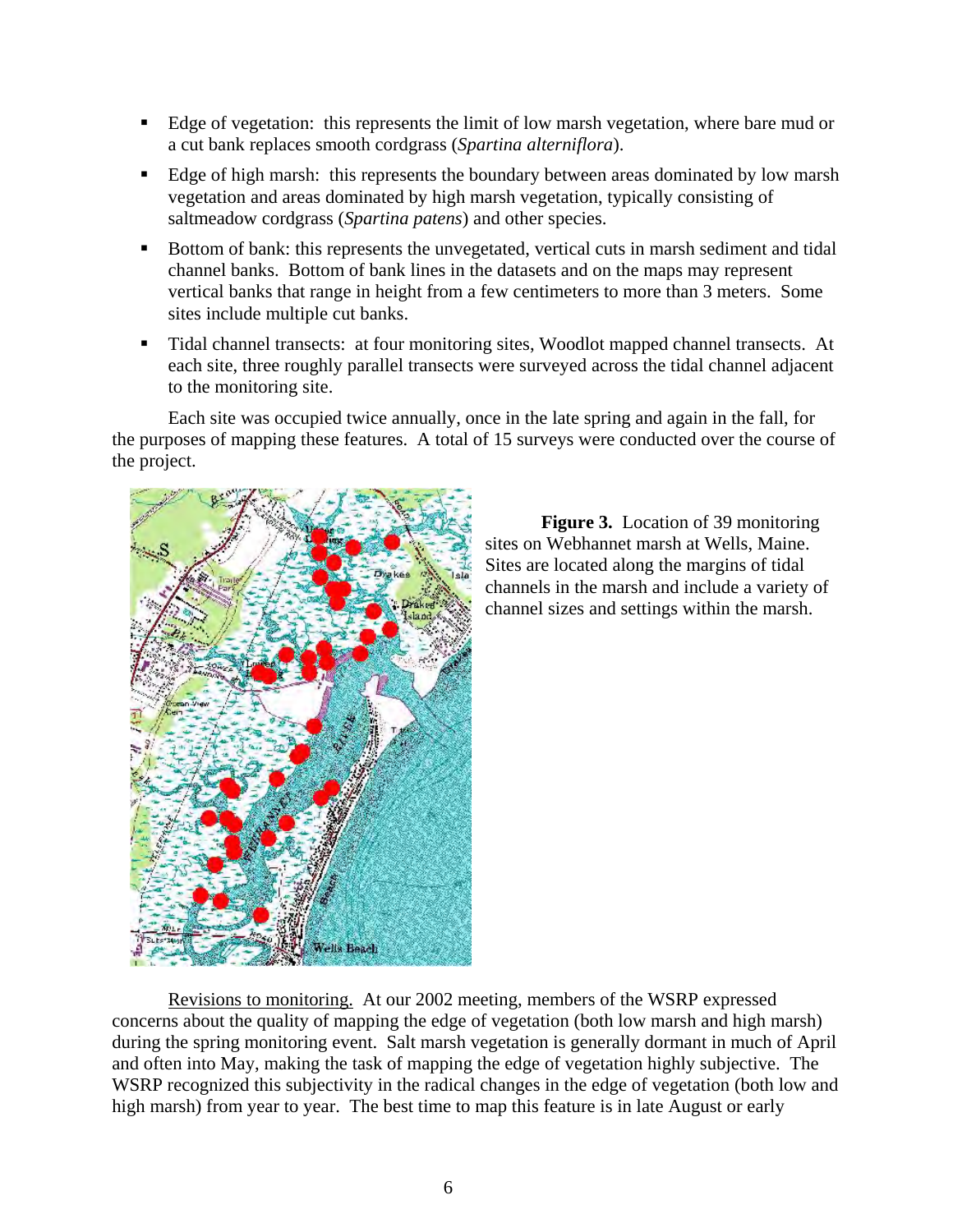September when vegetation is at its height of the growth season. The WSRP subsequently recommended to the Town that springtime mapping of the edge of vegetation be discontinued and that the edge of vegetation should be mapped in August or September. Springtime mapping of the base of the cut banks continued.

At several locations, staff from Woodlot Alternatives needed to reset marker rebar farther back from the margin of the channel because slumping of the bank removed the rebar. In some cases the rebar may have been lost due to dislodgement by ice. In each of these situations, the rebar was resurveyed so that the older data could be used with the new data. In one case, the site had to be reestablished at a different location on the marsh to discourage frequent vandalism facilitated by the presence of a nearby road.

# **Climate summary during monitoring years**

The following summary highlights significant statewide or coastal storms that occurred during the period of active monitoring. This summary is drawn from web-based resources provided by the National Weather Service and the Northeast Regional Climate Center.

# Pre-dredge years

- **1998:** The most significant weather event was the multi-day January ice storm that caused significant, protracted power outages over much of the state, but was of little consequence along the coast. There were no significant coastal storms during the remainder of the year.
- <sup>1999</sup>: A significant snowstorm occurred in southern Maine in March, but this was mostly a precipitation event with little wind. Hurricane Floyd dumped several inches on most of Maine in September, but again, this was without damaging winds.
- **2000:** This was a quiet year, particularly in the fall, which facilitated harbor dredging ahead of schedule.

# Post-dredge years

- 2001: A series of winter storms affected the coast, first in February, but with the most significant storm in March. This storm included persistent northeast winds that resulted in some beach erosion. This year was also the driest on record, as recorded in Portland.
- **2002:** The remnants of Hurricanes Isadore and Hanna passed by Maine in September accompanied by significant rain, but little significant wind.
- **2003:** The remnants of Hurricane Isabel passed by Maine in September with some rain and little wind. October was a particularly wet month. December saw two major snowstorms, but these were primarily precipitation events.
- 2004: An April coastal storm was mostly rain. The remnants of Hurricane Charley dumped record precipitation in northern Maine, but were not of particular consequence on the coast.
- <sup>2005</sup>: A winter storm with significant snow and wind out of the north affected the coast in January. Another storm occurred in mid-March, but with winds primarily from the northwest. April had heavy rains, and also marked the end of the marsh monitoring program. This year went on to become Portland's wettest year on record.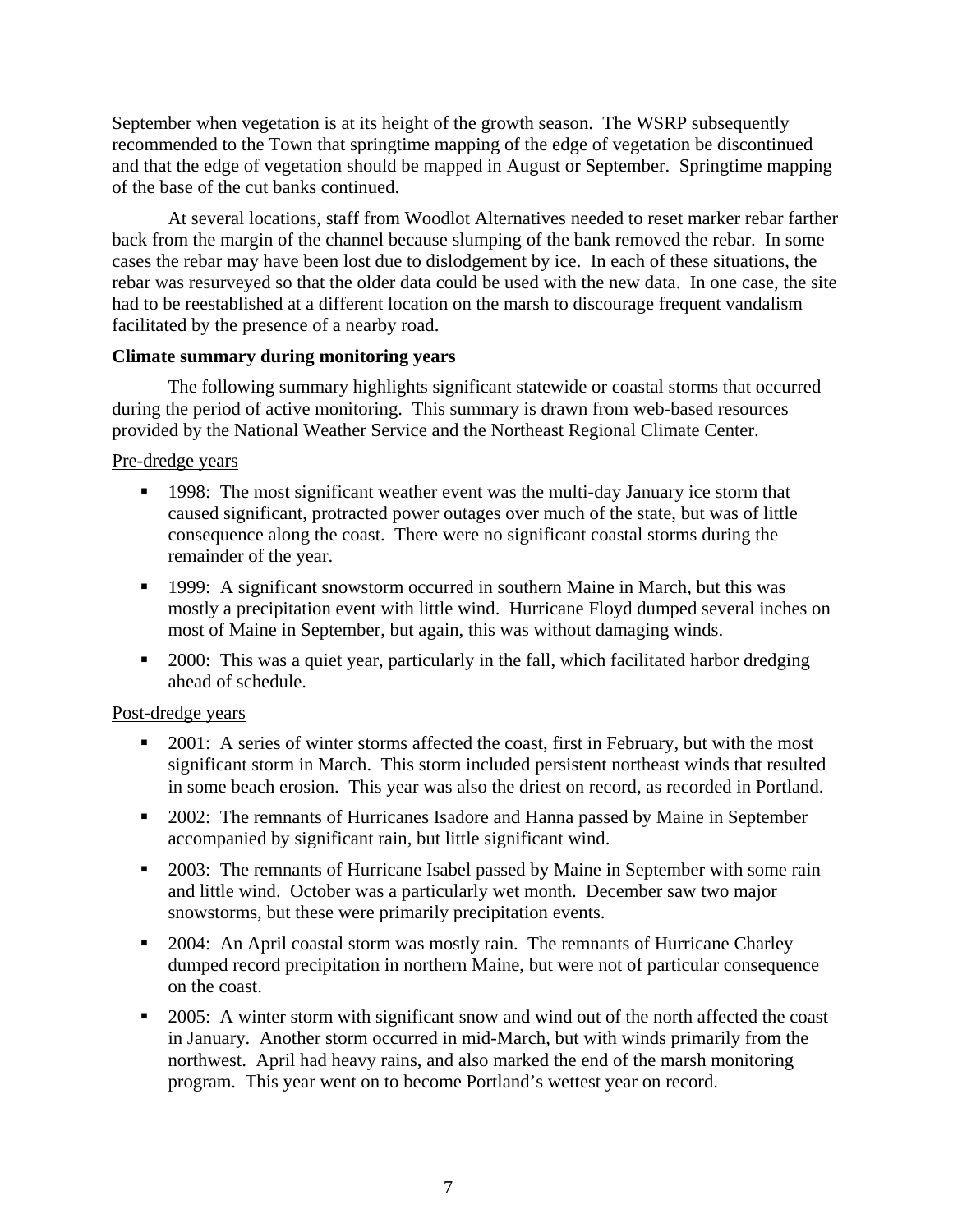In summary, during the three years of monitoring prior to the dredge, no significant winter storms or extra tropical storms affected the Wells area. Immediately following the dredge, in March 2001 a significant winter storm affected coastal Maine causing some coastal erosion. This storm significantly redistributed the dredge spoils on both Wells and Drakes Island beaches. The lack of storms in the pre-dredge period, and the occurrence of storms immediately following the dredge complicates analysis of natural vs. man-made effects, but does not preclude such analysis.

#### **Analysis**

 Prior to each meeting of the WSRP, Marvinney imported into the Maine Geological Survey's geographic information system the monitoring datasets from Woodlot Alternatives. Marvinney then created a series of maps for each site showing the positions of marsh features at the time of each monitoring event.

For several select sites Woodlot Alternatives collected multiple profiles across channels to document changes to these channels during the period of study. Marvinney imported the profile information into MGS's GIS and generated 3-dimensional models of the channels. While the modeling capability of MGS's software is not robust, it is sufficient to determine the polarity (erosion, accretion) and relative magnitude of changes in the channels.

Along with the photographs and descriptions provided by Woodlot Alternatives, these maps of marsh features and 3D channel models form the basis for classifying changes at each monitoring site.

### **Early reviews by the WSRP**

For the January 2001 meeting, the WSRP used simple categories to describe each of the sites: eroding, stable, and prograding, with some modifiers for each term. For the August 2002 meeting, the WSRP developed more detailed categories:

- **Active erosion**: Measurable recession of mapped feature(s).
- **Erosional features developing:** Erosional features appear or increase in size, but little or no recession of mapped feature(s).
- **Mixed:** Some mapped features prograding, but some erosional features develop or increase in size.
- **Stable:** No measurable change in any mapped feature.
- **Prograding:** Some prograding of a mapped feature evident.

These categories were used along with some modifiers and additional comments to classify each surveyed site. For some sites, we further refined the description by applying the categories to individual environments of the site, i.e. banks, low marsh, high marsh, etc.

2002 review summary: The review of the monitoring data collected prior to dredging found 19 sites that were eroding, 9 sites that were stable or prograding, and 11 sites that showed some erosion and some progradation (mixed). Comparing the pre- and post-dredge monitoring data, the WSRP found that the status of 25 sites was generally unchanged. That is, those that were eroding before the dredge continued to erode and those that were stable or prograding before the dredge continued to do so as well. Five sites showed changes toward increasing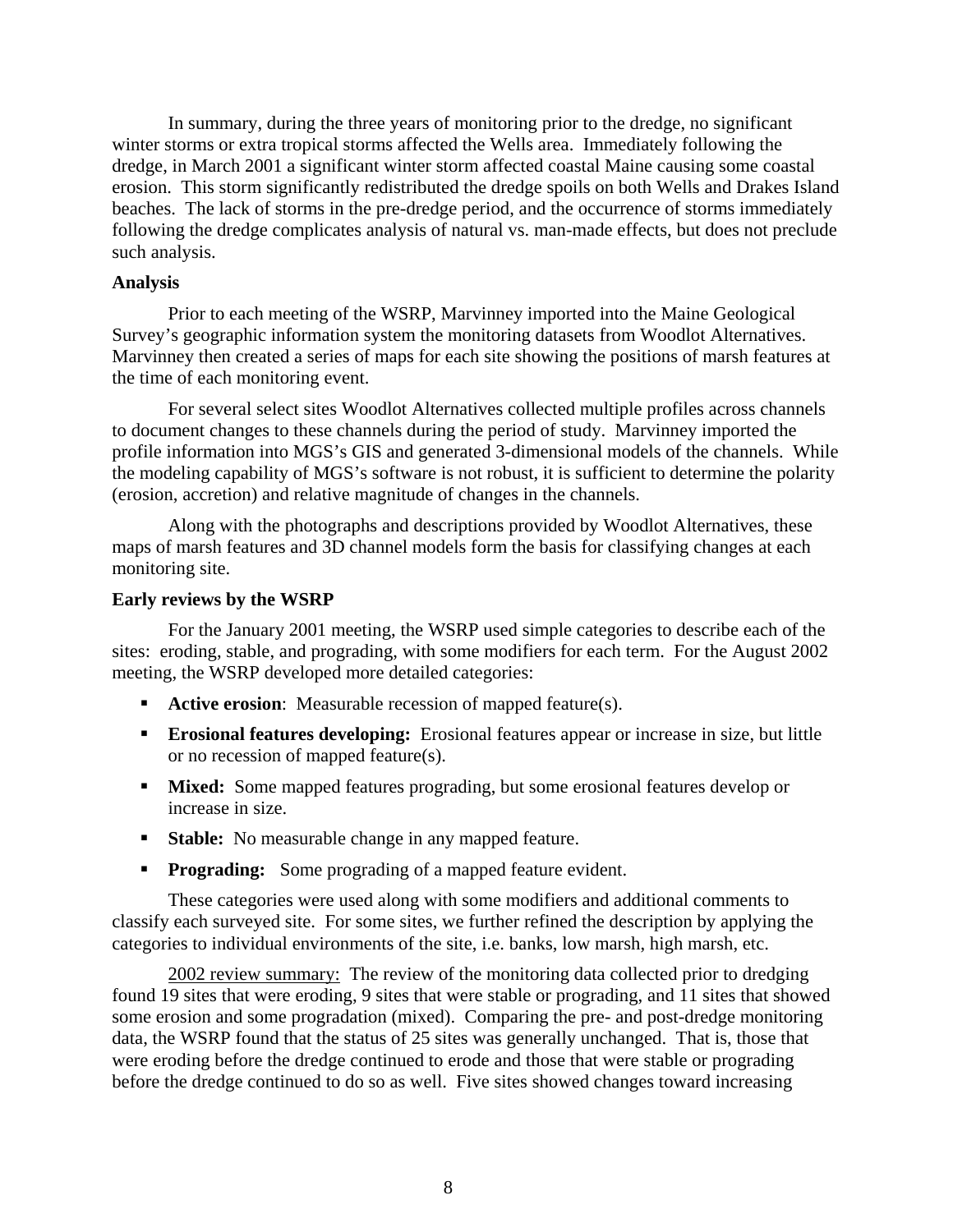stability or progradation, while eight sites showed changes toward increasing instability or erosion.

Comparison of the 3D models for each transect at different times presented some interesting insights into the dynamics of the tidal channels in the marsh. One site showed constant loss of sediment in the channel throughout the period of study. The other sites showed inconsistent patterns of gains and losses throughout the period.

At the time of this review the WSRP found no convincing evidence that any of the changes were related to the dredge in 2000.

2003 review summary: While generally the same as the 2002 review with 25 of the sites unchanged, the WSRP found four sites that showed changes toward increasing stability or progradation, and 10 sites that showed changes toward increasing instability or erosion. A consistent and noteworthy change was the increase in number and extension of cut banks in the northernmost section of the marsh (W102 – W107). For the most part, the new cut bank features were first mapped in April 2001, but for W106 they were first noted in the fall of 2000. Most of these sites are along the major channel that continues to the north of Drakes Island Road. Some of the changes might be related to migration of the channel, although the WSRP could not rule out some relationship to the dredge.

Note, however, that Woodlot Alternatives addresses some of the WSRP's concerns with cut banks in their September 2004 monitoring report. In that report, Woodlot notes:

While the extent of cut banks may be increasing at some monitoring points, it is apparent that in some cases where the SRP interpreted plotted survey results as representing increasing extents of cut banks may, in fact, be the result of increased data collection by the Woodlot monitoring team…. While a potential solution to this issue is to crop the survey data at the extents of the pre-dredge survey work, Woodlot believes that the presentation of all collected data best reflects the unbiased approach to the collection and presentation of information obtained as part of the field survey work.

The WSRP was encouraged during the 2003 review by the bathymetric maps provided by the Corps of Engineers, which demonstrated that the primary elements of the harbor were remaining fairly stable. The western navigation channel in particular has been persistent, while some material has filled in the southern portion of the eastern anchorage area. Some of the sand in the conservation easement area has been redistributed to other areas. Volume estimates supplied by the Army Corps of Engineers indicate that about 6000 yards of sediment have been removed from the conservation easement area through this redistribution. The settling basin or 'arrowhead' area at the entrance to the anchorage area has also experienced a redistribution of sediment.

#### **2007 Review**

In preparation for the final review of the monitoring data, Marvinney conducted extensive analyses of the datasets over the course of several months during the winter of 2006. One of the shortcomings noted by the WSRP in earlier reviews was that most of the analysis by the WSRP was qualitative in nature. WSRP members looked at plots of datasets and visually determined the nature and magnitude of changes. For the final analysis, WSRP members preferred a more quantitative approach to change analysis.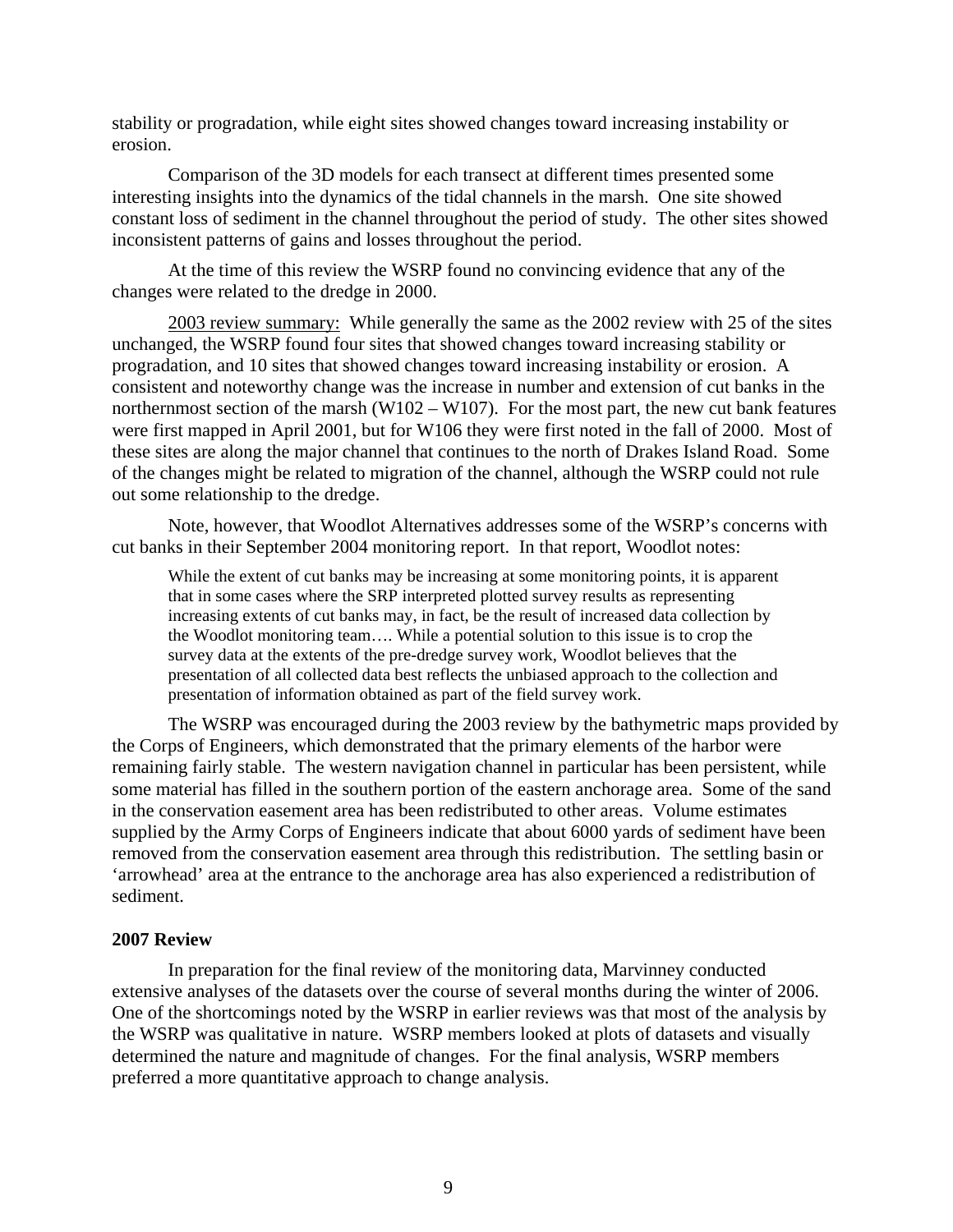GIS analysis of datasets. Each year of the monitoring program, Woodlot Alternatives provided Marvinney with digital datasets representing both the spring and fall monitoring surveys. These datasets were relatively easily imported into the Maine Geological Survey's geographic information system for subsequent analysis. For each monitoring site during each survey, the dataset consisted of lines representing surveyed locations for the base of bank (BOB), the edge of vegetation (EOV), and the edge of high marsh (EOHM). For some sites, the BOB dataset contained multiple lines representing multiple tiers of bank failures. The total data ensemble includes more than 1700 individual datasets.

For the qualitative review sessions, Marvinney generated a series of simple plots for each site at a common scale, showing the most current location of surveyed features relative to the earliest pre-dredge data, and the most current relative to the first post-dredge data. A more rigorous process was necessary to approach a more quantitative analysis.

Change analysis. For the quantitative analysis, Marvinney compared two-year time slices of datasets. This was done for three reasons. First and most importantly, the pre-dredge datasets covered a two-year period, so no lengthier time slice could be used consistently throughout the series of datasets. Second, reviewing two-year time slices would tend to even out irregularities in the measurements and natural variation in the processes. Third, using two-year time slices reduced the workload to a manageable level.

| <b>Survey Date</b>    | <b>Feature datasets</b> |
|-----------------------|-------------------------|
| <b>July 1998</b>      | BOB, EOV, EOHM          |
| October 1998          | <b>BOB, EOV, EOHM</b>   |
| <b>May 1999</b>       | BOB, EOV, EOHM          |
| September 1999        | BOB, EOV, EOHM          |
| <b>May 2000</b>       | BOB, EOV, EOHM          |
| <b>August 2000</b>    | <b>BOB, EOV, EOHM</b>   |
| April 2001            | BOB, EOV, EOHM          |
| October 2001          | BOB, EOV, EOHM          |
| April 2002            | BOB, EOV, EOHM          |
| <b>September 2002</b> | <b>BOB, EOV, EOHM</b>   |
| April 2003            | <b>BOB</b>              |
| September 2003        | BOB, EOV, EOHM          |
| April 2004            | <b>BOB</b>              |
| October 2004          | <b>BOB, EOV, EOHM</b>   |
| April 2005            | BOB                     |

| <b>Table 1.</b> Datasets used in the quantitative analyses |  |
|------------------------------------------------------------|--|
| are shown in bold in this listing of all available data.   |  |

Although it may appear that the WSRP has used only a small subset of available data for the quantitative analysis, two points should be considered:

- 1) The WSRP visually reviewed all datasets available at the time of each panel meeting. The WSRP noted no radical changes in progradation/erosion rates nor dramatic reversals in trends from one year to the next, giving the panel some confidence that conducting the quantitative analysis on twoyear time slices would not miss important single-year events and compromise the conclusions.
- 2) Since erosion/progradation are on-going processes, and the locations of features are not reset to a starting point each year, the two-year time slices incorporate the changes that occurred during the intervening year. This information is not discarded in the same sense that data would be discarded by selecting only a subset of monitoring sites for analysis.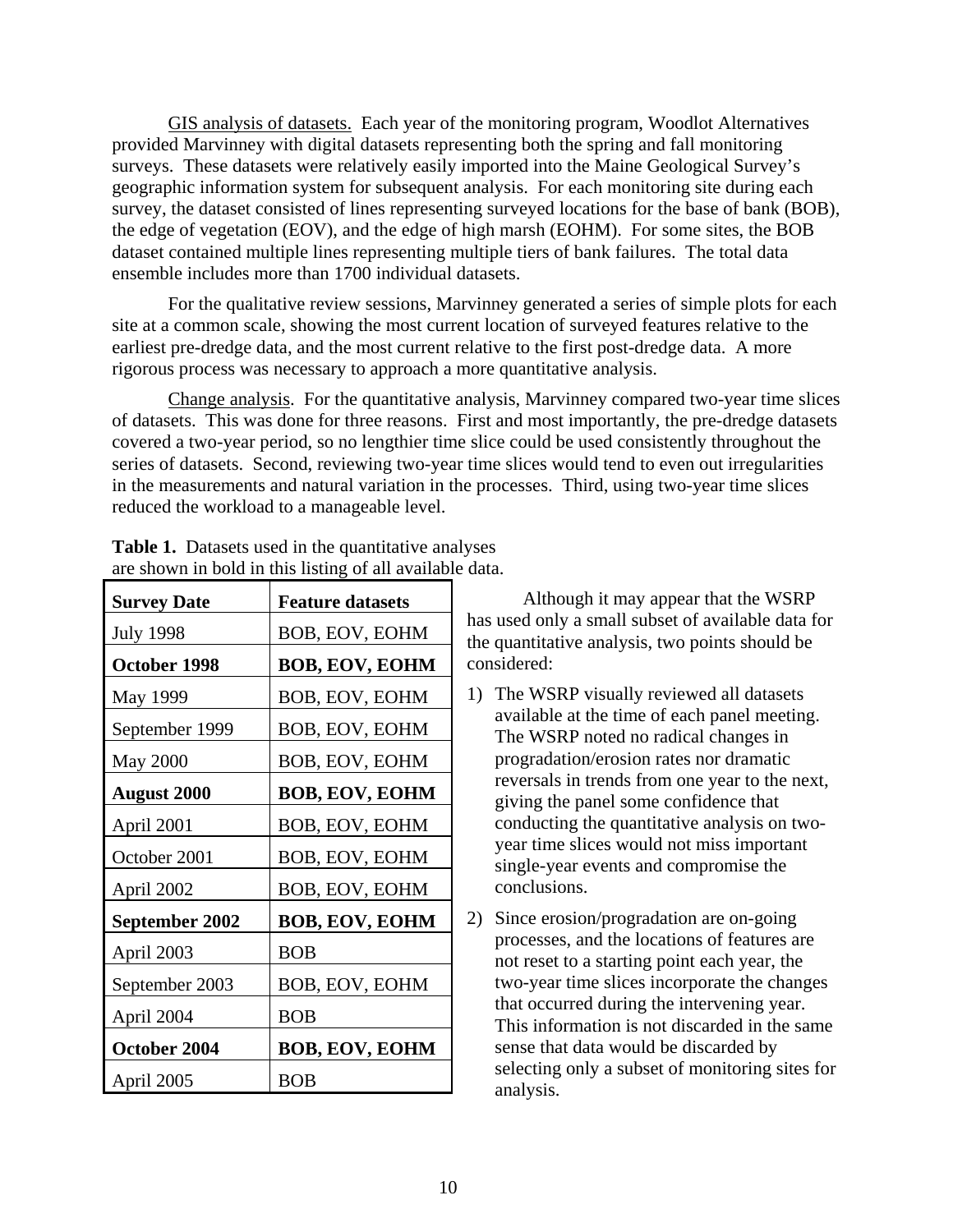The quantitative analysis is based on areal change from one time period to the next. For each site, the BOB, EOV, and EOHM changes were analyzed separately, resulting in more than 450 datasets representing the two-year time slice analyses for each feature type at each site. (Note: not every site has cut banks and not every site has high marsh vegetation.) In order to be able to work the datasets from all sites together, several steps were taken:

- To be consistent in the lengths of features examined, the boundaries were set for each feature type based on the maximum length of that feature shared by all datasets. Arbitrary lines representing these boundaries were entered into the GIS (see Figure 4).
- Negative changes in area between features represented erosion and positive changes in the area between features represented accretion. Note that at some sites, it is fairly unlikely for accretion to occur in high banks. In the example (Figure 4), the areas shown as accreting are very small compared to the total area of change, and are inconsequential in the overall analysis. Some interpretation was required for large positive changes in banks, which in most instances were noted in Woodlot's reports as loose blocks that have extended toward the channel. There are few instances of this issue in the datasets, and where they occurred, those segments were not used in the analysis.
- At sites where the banks included several tiers, the different tiers were treated separately. The lengths of the features and the areal change between them were separately measured, and the total length of all features and their areal changes were summed for subsequent analysis. At some sites where the secondary tiers were small, they were not included in the analysis.
- To compare rates of erosion/accretion among survey stations, the areal changes were standardized to change per unit length of the feature. The feature lengths were determined directly by the GIS software and represent the summed length from node to node along each feature in the dataset. This is the length of the feature, not the straightline distance between end points.
- For each time slice analyzed, the feature length used to determine unit change was the average of the two lines being compared. This is because in almost all cases, the two lines were not parallel. In the worst instances, the two lines used for averaging varied by 3%.
- Results were compiled in a spreadsheet and used in comparative statistics.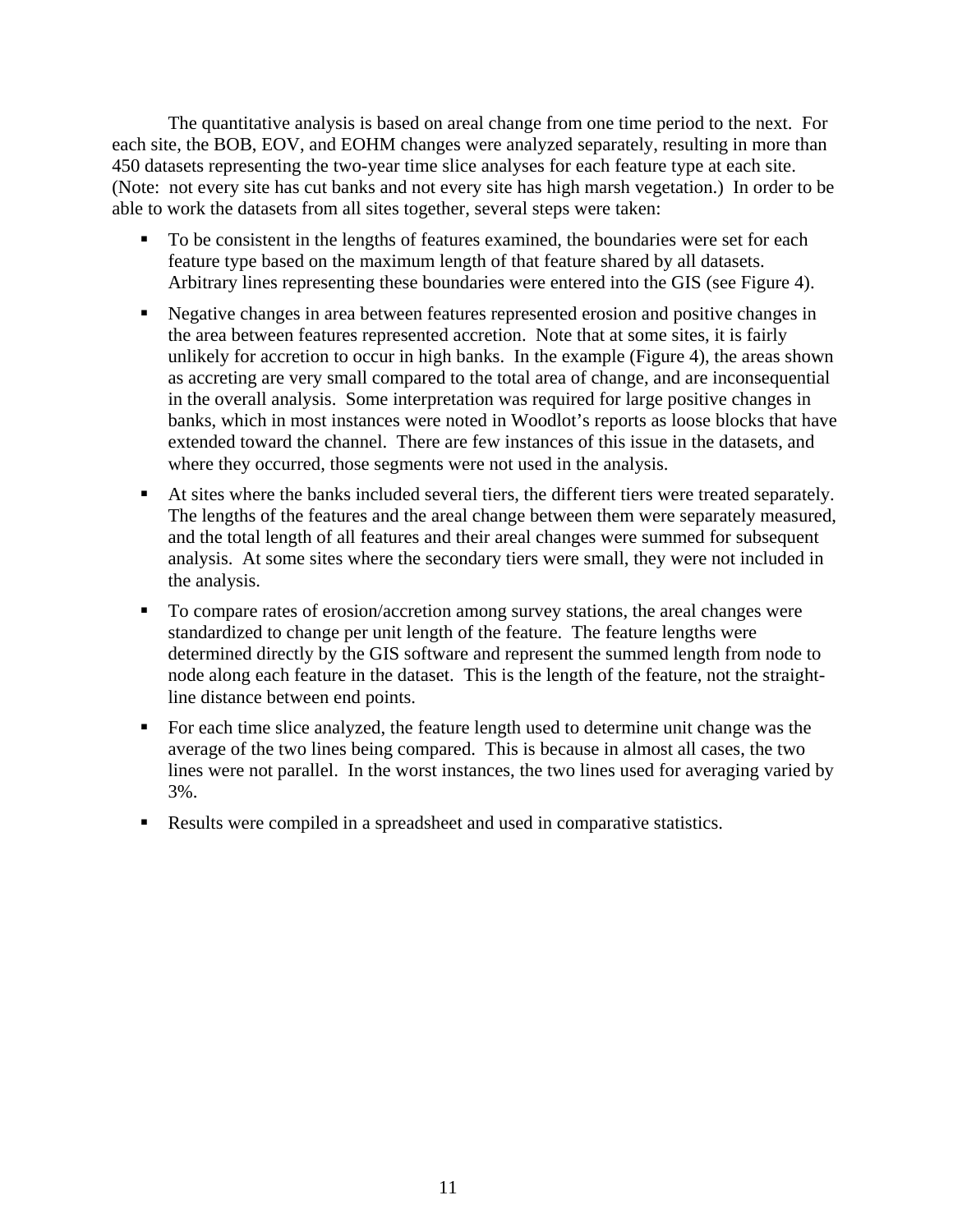

**Figure 4.** Example of change analysis on datasets representing the base of bank for site 108. Lines representing the position of the base of bank during the time of each survey are shown in different colors. A negative change is where the line retreats from the channel, and a positive change is where the line advances toward the channel since the previous survey. The blue grid has 5-foot cells.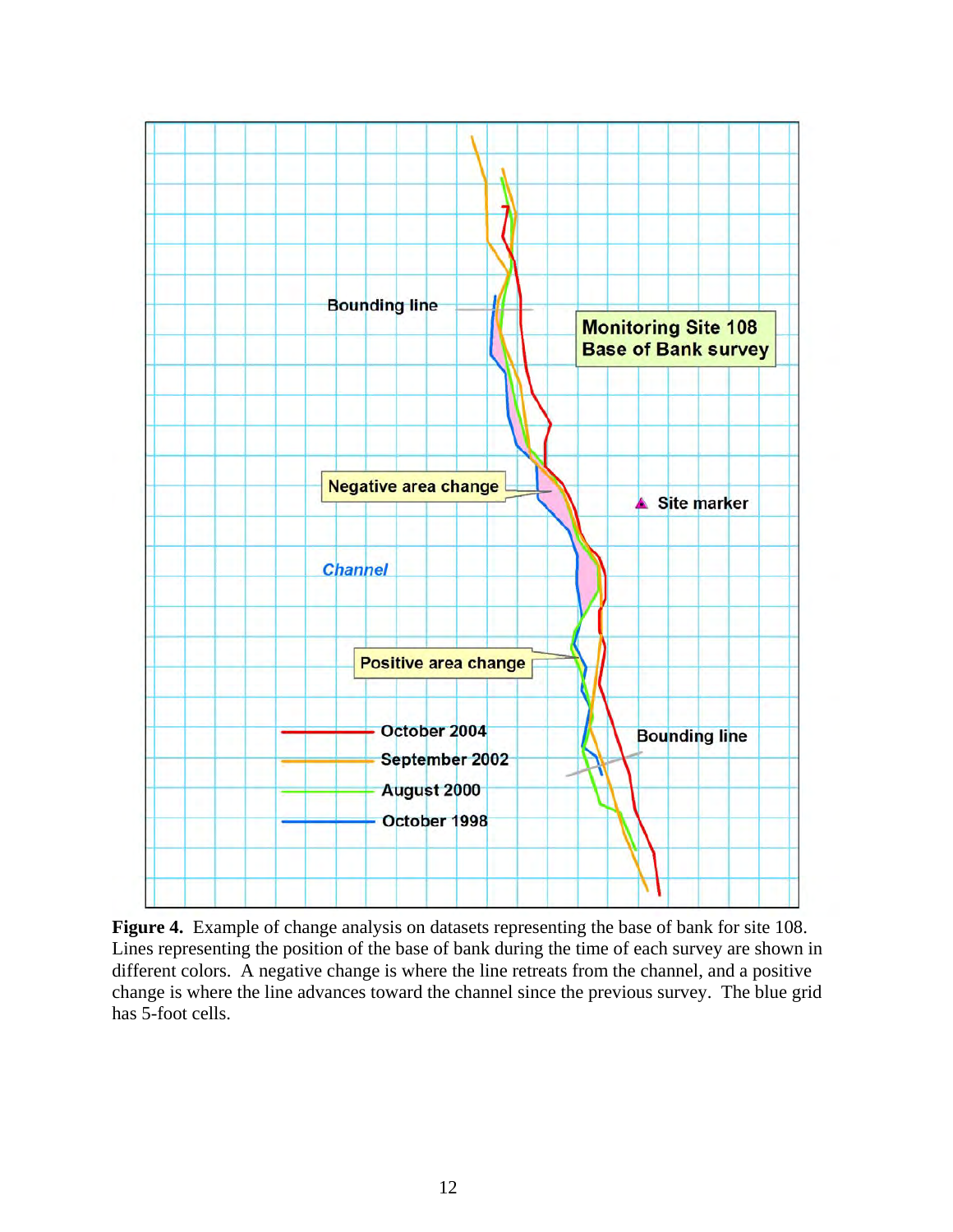In addition to the analysis of areal change over time, Marvinney reviewed the changes relative to other characteristics of the monitoring site. Using ArcMap tools and one-foot resolution digital orthophotographic imagery from the Maine Office of Geographic Information Systems, Marvinney collected a number of parameters for this analysis. This excellent color imagery was collected at low tide in the Spring of 2003 (Figure 5).

- Channel distance to harbor. Using measuring tools in ArcMap, the distance along the channel from the monitoring point to a point near the entrance to the harbor was measured.
- Channel width. This was measured at each site for high tide and low tide.
- Distance to channel center. This was measured from the monitoring site to the visually interpreted center of the thalweg in the channel.
- Fetch length. Both the perpendicular cross-channel fetch and the maximum fetch were measured from the imagery.
- Fetch direction. Both the perpendicular and maximum fetch directions were determined.



**Figure 5**. Example for Site 120 of measurements made at each site using Spring 2003 one-foot resolution digital imagery and ArcMap software. Distances were measured in meters using the ArcMap measuring tools. Fetch azimuths were determined directly from the image. North is at the top.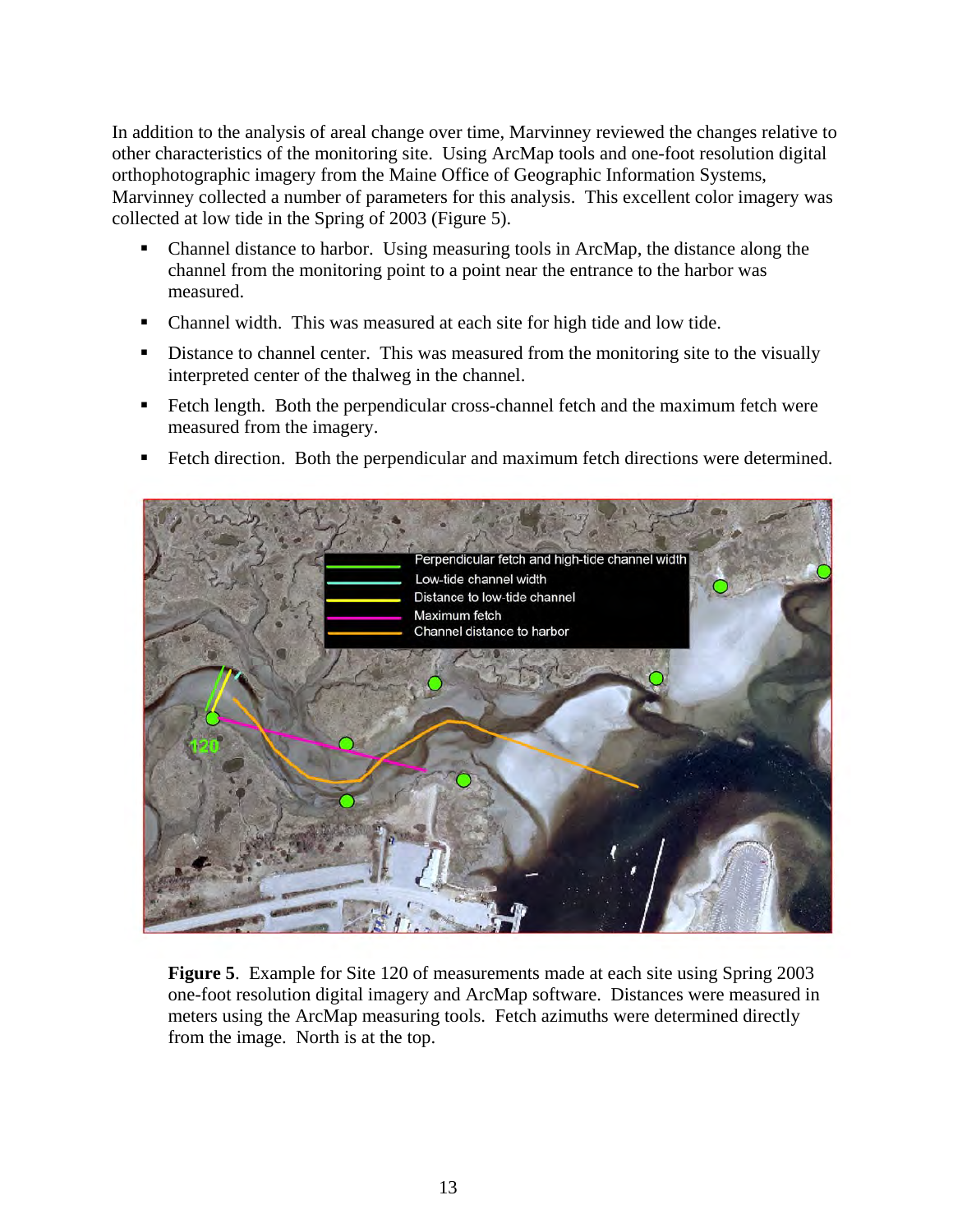Results. The results of the GIS analysis are compiled in a spreadsheet, presented in Tables 2-4, with each feature type presented in its own sheet.

# *Description of table columns*

- The first six columns in each table are the measured areal changes for each two-year period, in both square feet and square meters. Since the datasets were collected in state plane coordinates, the square-feet measurement comes directly from the digital datasets. The conversion to square meters was done in the spreadsheet.
- Reference length, both in feet and meters, is the length of feature used to standardize to change per unit length. The reference length is the average length of the two lines bounding the change area for each time slice.
- Total change in square feet and square meters, is the sum of all changes measured in the two-year time slices.
- Unit change for each two-year time slice is the areal change for that period, divided by the reference length.
- Total unit change is the sum of unit changes for each time slice.
- The remaining table columns represent the measurements of distances, widths, fetch lengths, and fetch directions as described above.

For each of the datasets, the Excel spreadsheet statistical functions were used to determine statistical correlations of feature change with other parameters. Correlations diagrams were produced for each and presented here.

# *Base of Bank*

The relationship between changes in the bank position and channel distance to the harbor shows a limited correlation in all datasets, ranging from a low correlation coefficient of 0.08 in the 2000-2002 dataset, to a high of 0.269 for the 1998-2000 dataset. (See Appendix A for graphical presentations of correlations.) The correlation coefficient for the entire period is 0.259. The comparison of pre-dredge and post-dredge unit change datasets suggest that the 1998-2000, the 2000-2002, and the 2002-2004 datasets are all taken from the same population, i.e. the mean values for unit change for each dataset are not statistically different from each other. (See Appendix B for discussion of the statistical comparison of datasets.) There is little statistically meaningful correlation of the changes to the banks and any other parameter measured as part of this analysis. The unit change in the base of bank was also plotted on a rose diagram relative to fetch direction, both for maximum and perpendicular fetch (Appendix C). There is no clear correlation of magnitude of change and fetch direction in either dataset.

# *Edge of Vegetation*

The relationship between changes in the edge of vegetation and channel distance to the harbor shows very limited correlation in all datasets, ranging from a low correlation coefficient of 0.0019 in the 1998-2000 and 2000-2002 datasets, to a high of 0.1275 for the 2002-2004 dataset. The correlation coefficient for the entire period is essentially 0. The comparison of predredge and post-dredge datasets suggest that the 2000-2002 and 2002-2004 datasets are taken from the same population, i.e. there is no statistical difference in the means from the first period to the last period. However, the 1998-2000 dataset of unit change is statistically different from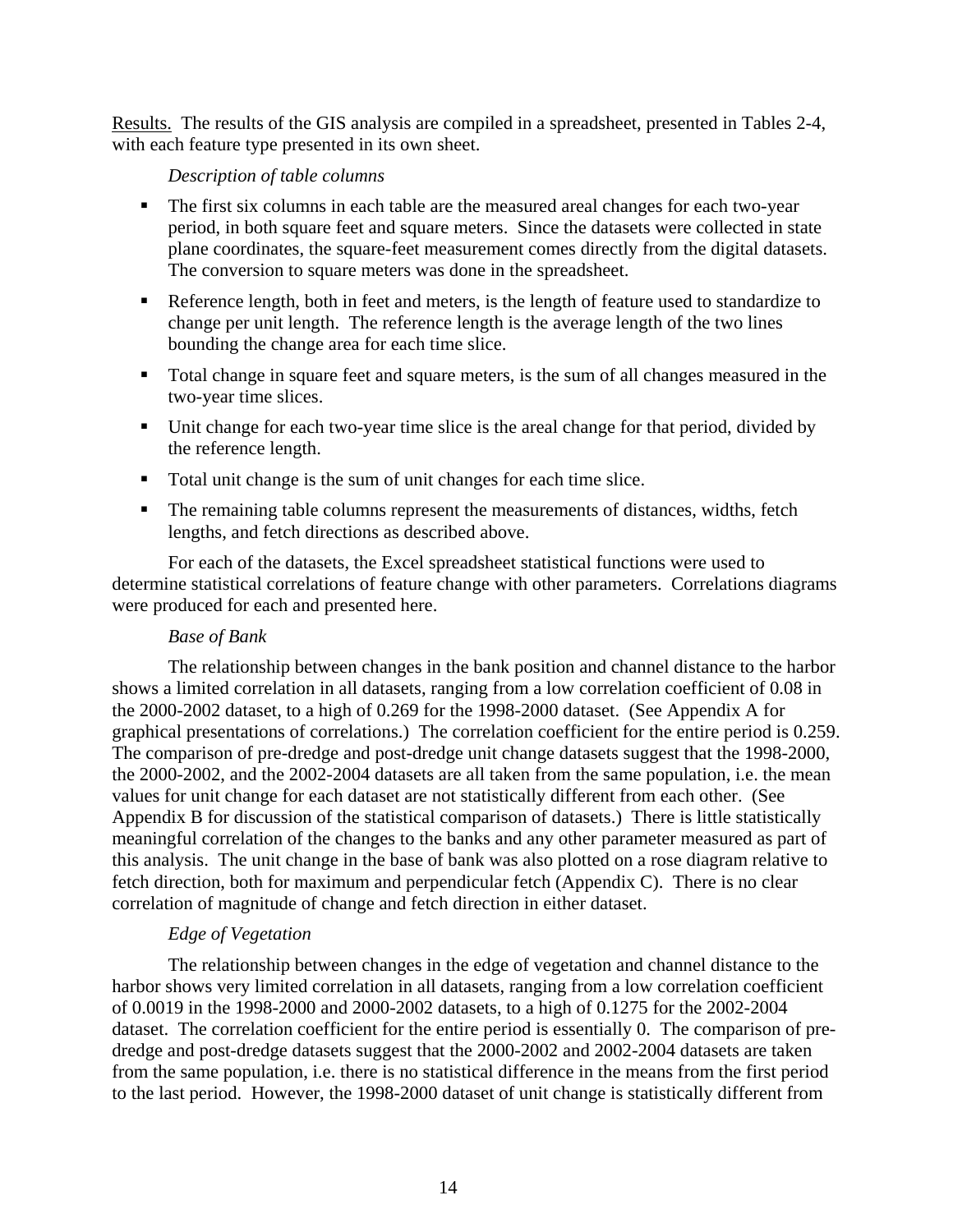the other two datasets. Notably, the mean change during the pre-dredge period is negative, while the means of both post-dredge periods are positive. There is little statistically meaningful correlation of the changes to the edge of vegetation and any other parameter measured as part of this analysis.

## *Edge of High Marsh*

The relationship between changes in the edge of high marsh and channel distance to the harbor shows very limited correlation in all datasets, ranging from a low correlation coefficient of 0.0115 in the 2000-2002 dataset, to a high of 0.0915 for the 2002-2004 dataset. The correlation coefficient for the entire period is essentially 0.0018. The comparison of pre-dredge and post-dredge datasets suggest that the 1998-2000 and 2000-2002 datasets are taken from the same population, i.e. there is no statistical difference in the mean unit change in these two datasets. However, the 2002-2004 dataset of unit change is statistically different from the other two datasets. There is little statistically meaningful correlation of the changes to the edge of high marsh and any other parameter measured as part of this analysis.

These analyses of single variables relative to another demonstrate very little correlation over all parameters measured. It may be that more of a relationship might be discerned through multi-variate statistical analysis, but this exercise was not undertaken. It may be that the observed changes relate to other parameters that were not measured as a part of this program.

## **Conclusions**

The Wells Scientific Review Panel reviewed all of the marsh-monitoring information generated as a requirement of the agreement to dredge Wells Harbor in 2000. There were 15 surveys of the marsh during this period that generated datasets for each of the 39 monitoring sites. During the winter of 2001, the WSRP reviewed the pre-dredge data. The review of the monitoring data collected to that date found 19 sites that were eroding, 9 sites that were stable or prograding, and 11 sites that showed some erosion and some progradation (mixed). In 2002, the WSRP reviewed post-dredge data to that date and found that the status of some 25 of the sites was generally unchanged. That is, those that were eroding before the dredge continued to erode and those that were stable or prograding before the dredge continued to do so as well. Five sites showed changes toward increasing stability or progradation, while eight sites showed changes toward increasing instability or erosion.

In 2004, the WSRP reviewed all the monitoring data collected to date. After careful review, the WSRP has some concerns about some areas of the marsh. Most notable are the changes in sites W102-W107 along the major channel to the north wherein the cut banks seemed to be extending. However, later discussions with staff from Woodlot Alternatives suggests that the apparent extension of some cut banks may have been more a product of survey variability than actual physical changes.

Furthermore, the more rigorous analysis by Marvinney involving calculated areas of change do not indicate a systematic change related to any measured parameters. Logically, if measurable changes in erosion and accretion of the monitoring sites occurred in response to the 2000 dredge, then effects would be greatest at sites nearest the harbor and diminish with distance from the harbor. The pre-dredge data suggest a very limited inverse correlation of the magnitude of erosion and distance from the harbor, which is reflected in the post-dredge data. No clear dredge-related signal rises above the natural background variation in the datasets.